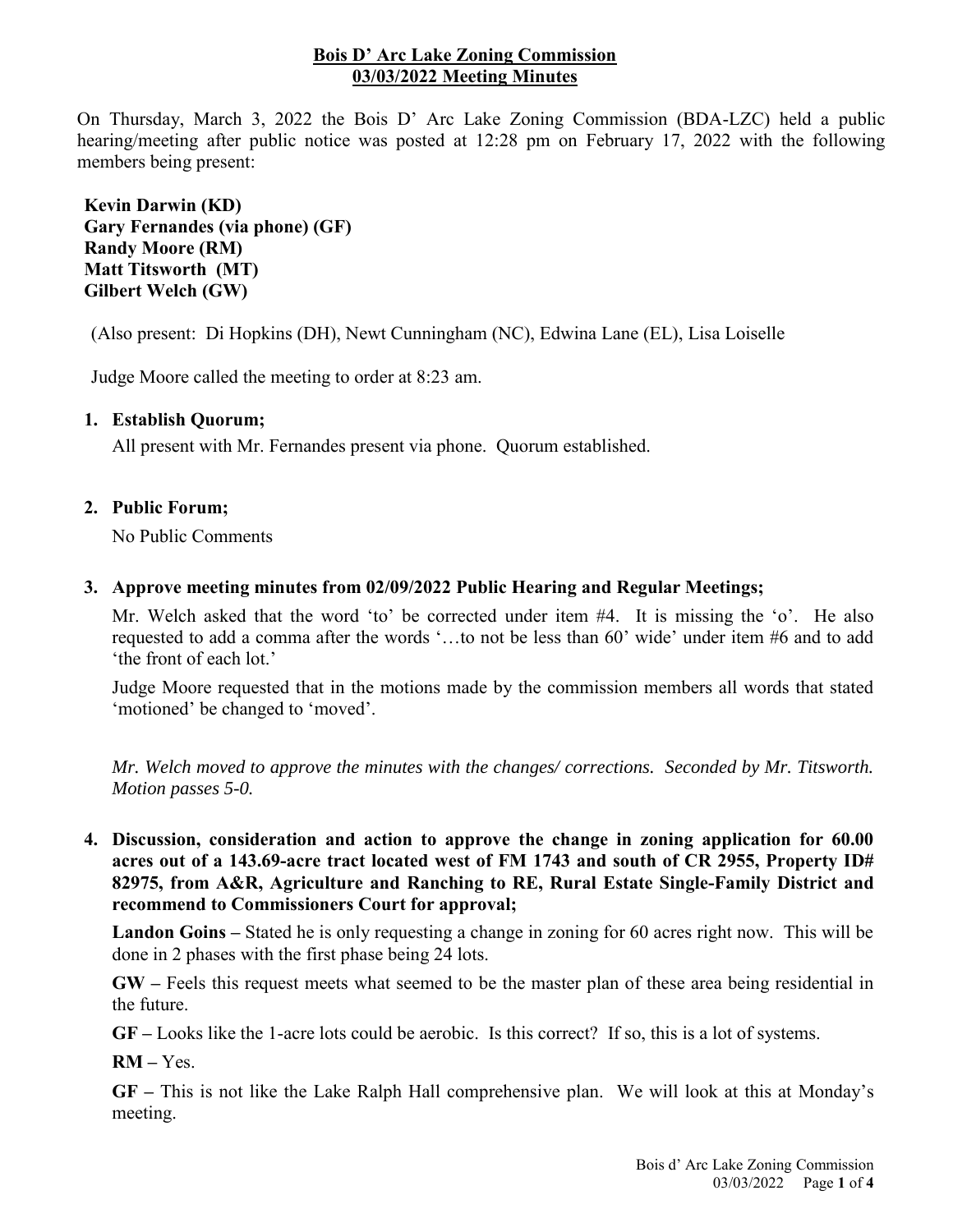**NC –** A lot of developers will be doing subdivisions in phases for tax purposes.

**GW –** Stated correction to his previous statement that this area is residential.

**KD –** Could still be developed in Ag if 5 acre lots. Feels this could set precedent.

**GW –** He understood the concept of the initial plan was that this would be a good area for residential. Feels it was done this way for flexibility.

**GF –** That is exactly right.

**RM –** Agrees this was the original thought process.

**MT –** Doesn't see an issue, but is concerned about the quantity of septic systems.

**GW –** Understands, but one does have to maintain a contract for maintenance or else be licensed to do it yourself.

**Goins –** Vision is that 5 acres may be too much to maintain for elderly.

**KD –** He is just thinking that that we need to consider neighbors.

**RM –** Had a hearing on this this morning and no one showed up.

**DH –** All neighbors did receive a notification via mail about the hearing.

**MT –** Feels this is a good thing.

*Mr. Fernandes moved to recommend to Commissioners Court to approve this change in zoning request. Seconded by Mr. Welch. Motion passes 5-0.*

## **5. Discussion, consideration and action regarding Lake Zoning Regulation text amendments and/or Special Exceptions for small acreage properties in the 5,000' buffer that wish to build a home but are unable to meet the setbacks for their current zoning;**

**RM –** The point of this item was to give Di more leeway to make decisions regarding smaller properties.

**NC –** Our thought was to make something easier to understand and give Di leeway. The language in the regulations allowed for a rebuild if a home burned or a similar event. Sec. 3.06.3 states: *It is the intent of this section to allow existing structures that were in existence before the adoption of the Lake Zoning Regulations to be allowed to expand.* Regarding lots, if approved, a new Sec. 3.06.4 states: *It is the intent of this section to allow existing lots of less than two (2) acres that were in existence before the adoption of the Lake Zoning Regulations to be built on provided new structures conform at a minimum to depth, width and setback requirements for low density single residential zoning districts.* He is suggesting that the new language be sent to either Daniel Harrison or Richard Glaser for review.

**GW –** These lots are referencing already existing structures.

**DH** – We were trying to cover three issues that keep arising: 1) Existing lots, 2) Old homes to new homes on existing, 3) if property is damaged, they may rebuild on existing.

**GW –** The smaller the size requirement for nonconforming use we keep, the better off we are so that we don't create conflict.

**RM -** He understands, but again, it was to make it simpler for Di and not have everything have to come to the zoning commission and Commissioners Court. He would like to see it state 3 acres.

**GW/MT –** Agree.

**GW –** Should we set the hearing or wait until the wording is finalized?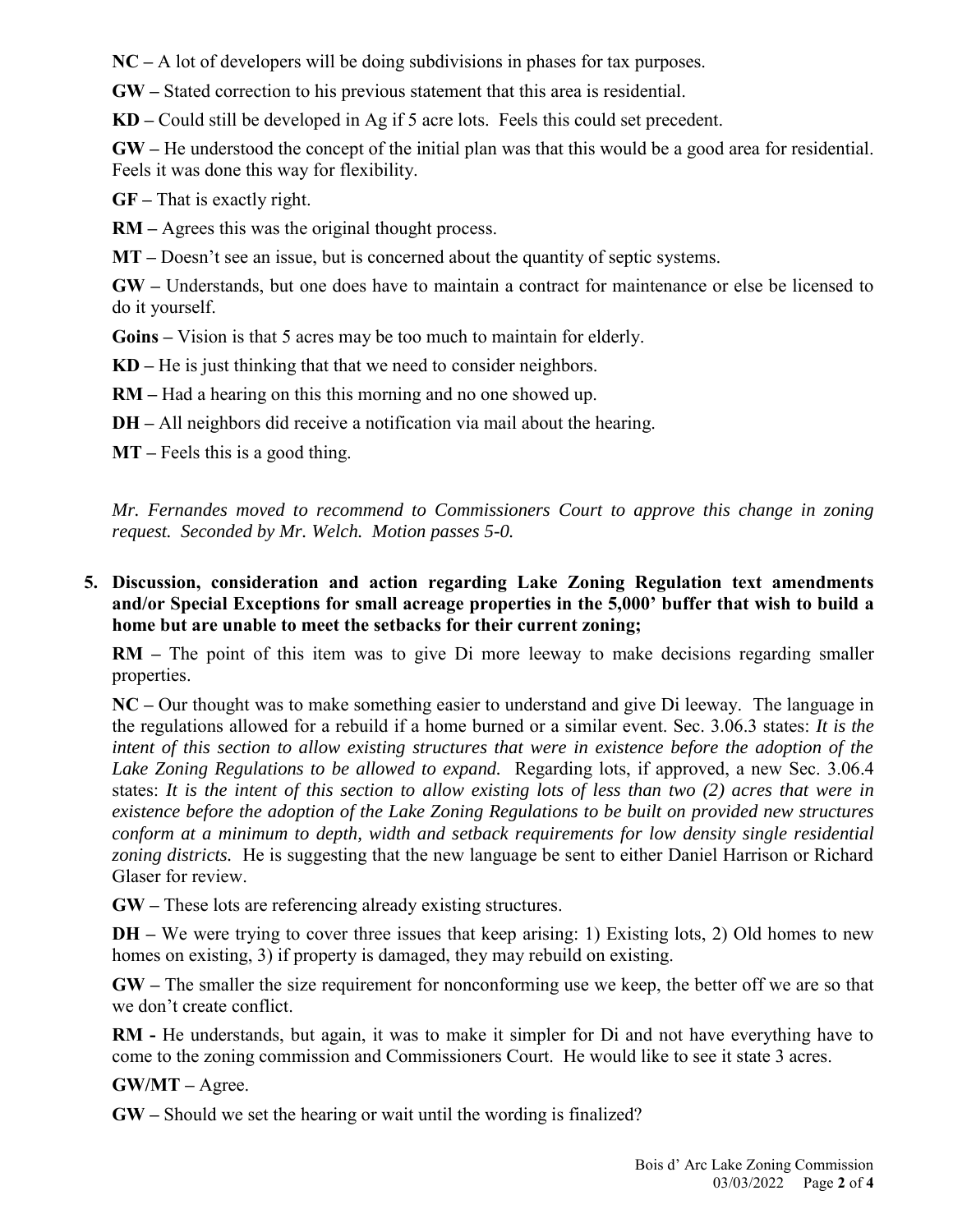**RM –** Go ahead and send to attorney and we can finalize it before the hearing. Does not want to keep putting stuff off.

**GW –** Regarding being more stringent for residential, what if it is not residential?

**NC –** The intention was for residential. If it is not residential, then it could come before the zoning commission.

**GW –** Why are accessory buildings excluded from the language (3.06.B.2)?

**RM –** If someone built a home and wanted to put a shed on their property, does the verbiage say it is an illegal nonconforming use?

**GW –** Could be. Just raising flags of possible issues. This is for existing structures (for a lack of a better word, 'grandfathered'). What if someone has a 1,000 sq. foot home, it burns down and then they want to build a 3,000 sq. foot home which ends up with a 2' setback? Should this come to the zoning commission for larger structures?

**RM –** Need to make rules as simple as possible. He realizes it doesn't have a lot of teeth, but people need to understand. Do we need to make changes to section B?

**GW –** Repeated the scenario mentioned above and then asked what Di would tell them. This should not mean that someone can just build and end up bothering their neighbors.

**RM –** We are looking at 3 possible language amendments: (1) Change it to 3-acre lot size, (2) Adding 'with setbacks' to Sec. 3.06A.3, (3) Give thought to accessory buildings under D.3.

**GW –** Would like to change the word 'first' to 'earliest' under Sec. 3.06.D.3.

**GF –** Agrees.

*Mr. Welch moved to set a public hearing on April 7, 2022 at 8:20 am to hear comments regarding text amendments as discussed. Seconded by Mr. Darwin. Motion passes 5-0.*

- **6. Discussion, consideration and action regarding changes and/or modifications by landowners;** No discussion. No action.
- **7. Discussion, consideration and action to set next BDALZC meeting and/or hearing date(s);**

*Mr. Welch moved to set the next regular meeting on April 7, 2022 at 8:30 am. Seconded by Mr. Titsworth. Motion passes 5-0.*

After the motion Mr. Fernandes spoke to the zoning commission stating that he looked over the draft Lake Ralph Hall Comprehensive Plan and is not happy with it. Feels it is a puff piece and there is no benefit to Fannin County. He is urging the commission to look over this plan.

# **8. Adjourn.**

*Mr. Welch moved to adjourn. Seconded by Mr. Titsworth. Motion passes.*

**Meeting adjourned at 9:32 am.**